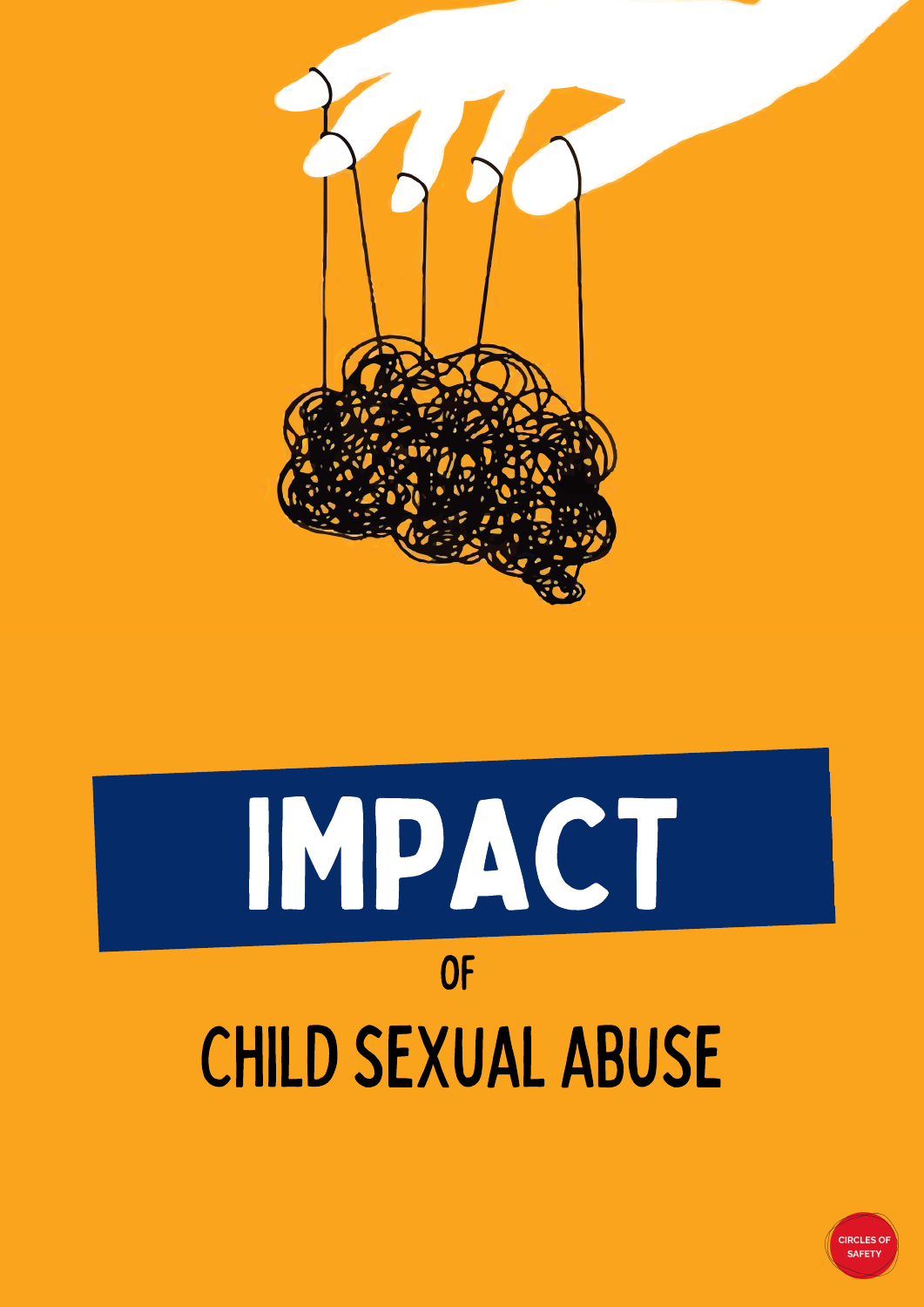There is an undeniable link between early-life trauma and numerous adult-life physical and psychological disorders. Survivors of child sexual abuse are trying to process events, stay safe and focus on survival. Society does not want to hear about it. So survivors are accustomed to dealing with trauma by just holding it locked away somewhere. This takes a toll on their overall well being. The effects can be multiple, extensive, and characterized by a boundless amount of variability.

# IT NEVER STOPS SHAPING YOU

"All emotions, even those that are suppresse<sup>d</sup> and unexpressed, have physical effects. Unexpressed emotions tend to stay in the body like small ticking time bombs—they are illnesses in incubation." ― Marilyn Van M. Derbur, Miss America by Day, CSA Survivor

#### PSYCHOLOGICAL

Many experience <sup>a</sup> complex posttraumatic stress disorder, <sup>a</sup> condition in which sufferers tend to have <sup>a</sup> completely pervasive and rigid negative belief about themselves (WHO). Depressive symptoms, panic attacks, anxiety, self harm and suicidal tendancies are most common.

#### INTIMACY & **RELATIONSHIPS**

The act of sexual abuse breaches the implicit trust the child places on an adult. Their views on sexual intimacy may change from <sup>a</sup> way to show affection toward someone you love and trust to an act that elicits fear, helplessness and powerlessness.



#### SUBSTANCE ABUSE

Substances temporarily numb the pain, cope with or block out traumatic memories, improve feeling of self esteem and deal with the psycho-logical issues caused by sexual violence. If they attempt to stop using the drug, symptoms reappear and the likelihood of relapse increases.

# SPIRITUAL

When <sup>a</sup> child experiences harsh criticism from their abuser, they turn on themselves, becoming their own harshest critic. Feelings of guilt, self-blame and shame intensify as the child grows older and they feel like <sup>a</sup> 'bad' person.

#### **PHYSICAL**

Women are more likely to develop obesity and eating disorders as <sup>a</sup> way to de-sexualize themselves to preven<sup>t</sup> negative experiences from happening again. Sleep disturbances, headaches and pain are common.

#### SELF ESTEEM

When someone is told over and over again that they are not loved or that they are <sup>a</sup> problem or used as <sup>a</sup> sexual object, eventually they begin to believe it and take it on as their identity.



**INFORMATION SOURCES**

- [https://www.theguardian.com/uk-news/2018/jun/28/it-never-stops-shaping-you-the-legacy-of-child-sexual-abuse-and-how-to](https://www.theguardian.com/uk-news/2018/jun/28/it-never-stops-shaping-you-the-legacy-of-child-sexual-abuse-and-how-to-survive-it)survive-it)
- Burrowes, N, (2014). The Courage to be Me. A story of courage, self compassion and hope after sexual abuse. NB Research ltd. (London).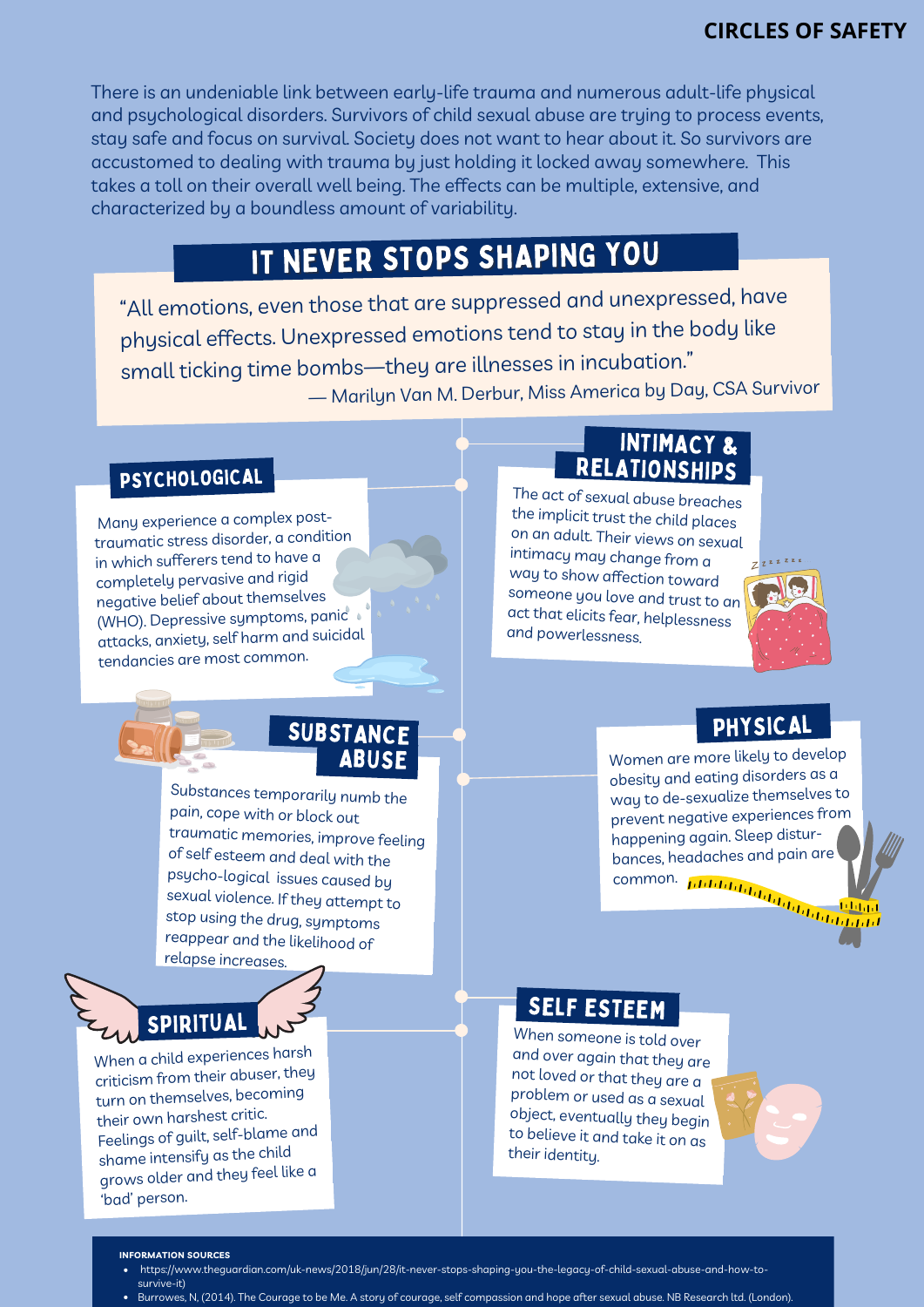The road to recovery may be long, it may be difficult, but healing is possible. Having a mental health concern does not make you "weak" or "broken." People cope with trauma in different ways. Therapy offers a safe, private place to get help without judgment. You do not have to handle your problems alone.

# HEALING IS POSSIBLE

"I can be changed by what happens to me, but <sup>I</sup> refuse to be reduced by it." - Maya Angelou

"

**Bring your thoughts outside**: Writing thoughts down shifts them from the inside to the outside. Now you can explore them and think about whether they are helpful.

**Look at triggers**: Can you figure out what, when, where and who can set off a flashback or anxious thought? A trigger record will help you to manage or avoid trigger-situations or even prepare for it.

**Think about what is important to you**: Make a list of valuables that keep you going on the journey of life. E.g. people who love you, good memories, aspirations.

**Telling is when healing begins**- even if it is after years of enduring the pain and the burden of silence. When you feel ready, reach out to any of these helplines or organizations.